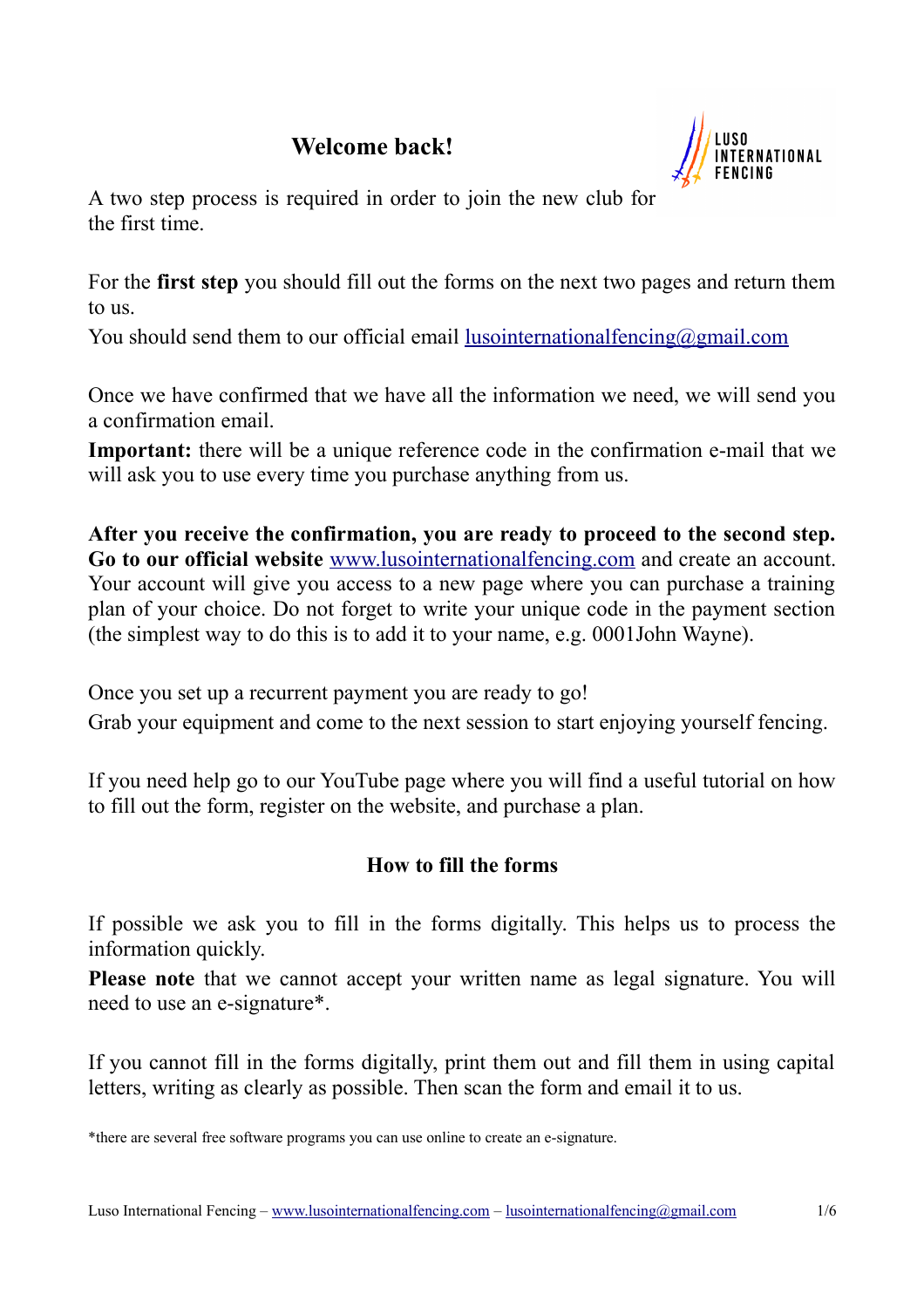# **Registration Form**



Athlete's details

| FULL NAME             |           |  |  |  |  |  |
|-----------------------|-----------|--|--|--|--|--|
| DATE OF BIRTH         | POST CODE |  |  |  |  |  |
| <b>HOME ADDRESS</b>   |           |  |  |  |  |  |
| MOBILE / HOME TEL. N. |           |  |  |  |  |  |
| <b>EMAIL</b>          |           |  |  |  |  |  |

MEDICAL CONDITIONS THE CLUB SHOULD BE AWARE OF

# **Emergency Contacts**

Please write the person you want us to contact first in the top space

| <b>NAME</b>                                                                | CONTACT                                                                                                                                                                                          |
|----------------------------------------------------------------------------|--------------------------------------------------------------------------------------------------------------------------------------------------------------------------------------------------|
| <b>NAME</b>                                                                | CONTACT                                                                                                                                                                                          |
| website.                                                                   | By signing this registration form you accept Luso International Fencing Terms and Conditions,<br>Privacy Policy and Code of Conduct. All these documents are available at any time on the club's |
| sessions.                                                                  | By signing this registration form you give permission to your child (ren) to attend the relevant                                                                                                 |
| hospital, by signing this form you give permission to our staff to do so.  | In the unlikely event that you or your child(ren) should need first aid and/or be transferred to the                                                                                             |
| You also confirm that all relevant medical conditions have been disclosed. |                                                                                                                                                                                                  |
| <b>DATE</b><br><b>SIGNATURE</b>                                            |                                                                                                                                                                                                  |
|                                                                            | In case of an U18 athlete, please confirm your relationship to him/her and write your full name.                                                                                                 |
| <b>FULL NAME</b>                                                           | <b>RELATIONSHIP</b>                                                                                                                                                                              |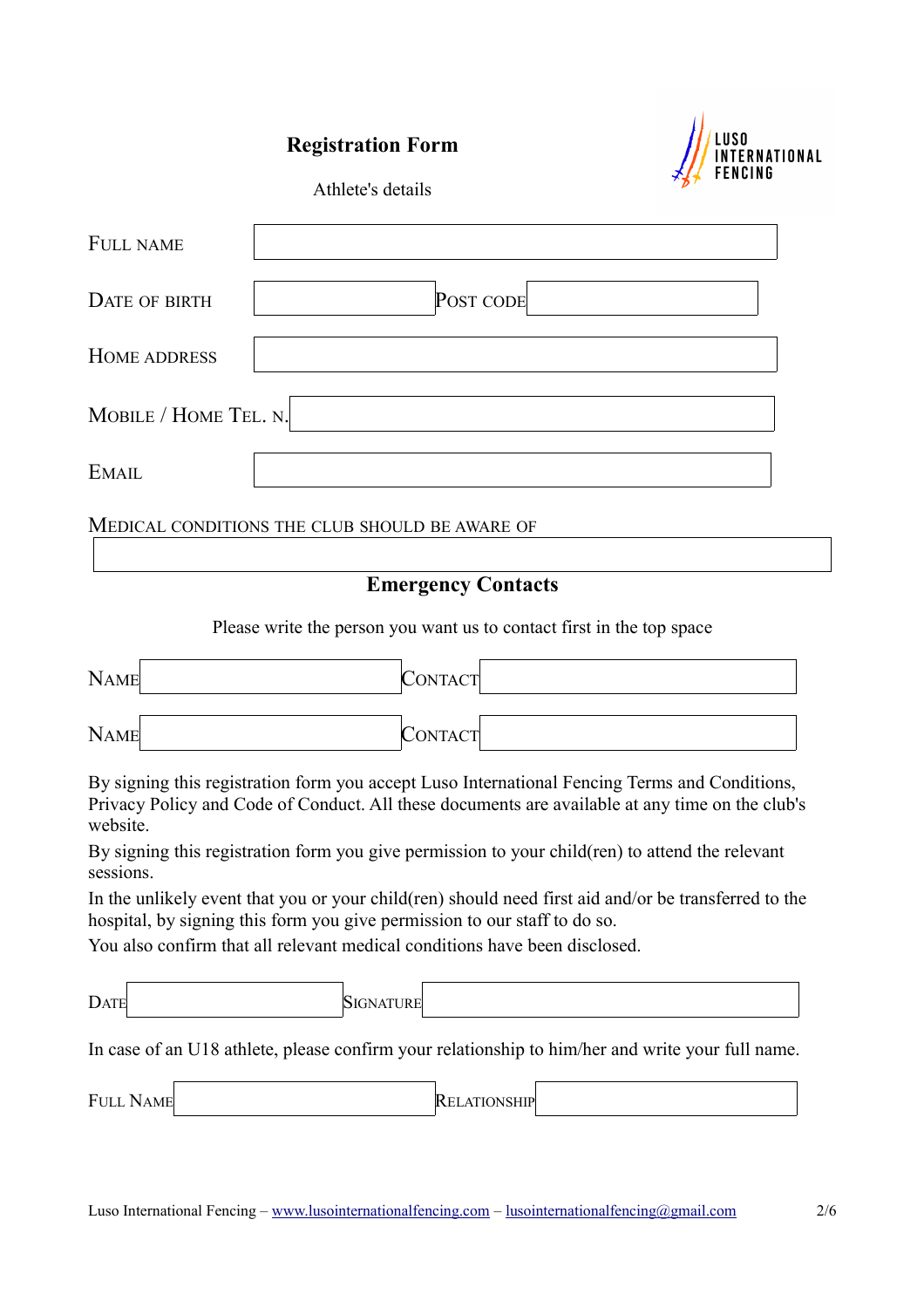# **Additional Information**



Only in case you are purchasing a Social (Own Kit), a Legacy (Own Kit) or a Legacy (Hired Kit) please fill in this page.

# **CHOOSE A DAY FOR YOUR WEEKLY TRAINING SESSION**

|                  | <b>WEDNESDAY</b>                                                                                                                              | OR.         | <b>SATURDAY</b> |  |
|------------------|-----------------------------------------------------------------------------------------------------------------------------------------------|-------------|-----------------|--|
|                  | IF YOU NEED CLUB EQUIPMENT, PLEASE TELL US WHAT YOU NEED<br>Please remember, all fencers must have their own mask, glove and pair of breeches |             |                 |  |
| PLASTRON         | <b>RIGHT HANDED</b>                                                                                                                           |             | / LEFT HANDED   |  |
| JACKET           | <b>RIGHT HANDED</b>                                                                                                                           |             | / LEFT HANDED   |  |
| <b>BODY WIRE</b> | <b>EPEE</b>                                                                                                                                   | <b>SIZE</b> |                 |  |

Under  $10s - size 0$ ; Unders  $14s - size 2$ ; Age  $14 + size 5$ .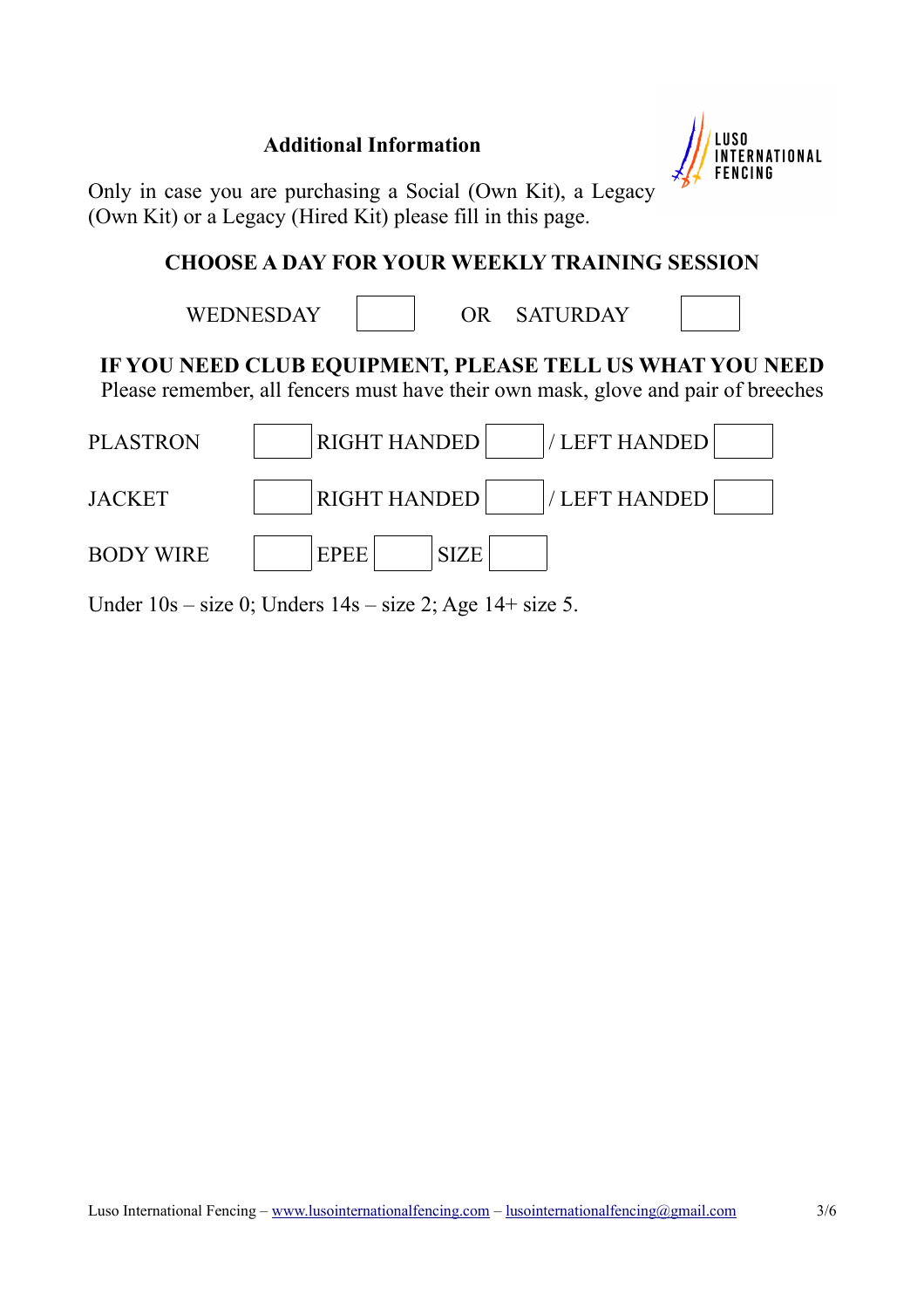# **Photography and filming consent form**



In accordance with our child protection policy we will not permit photographs, video or other images of young people to be taken without the consent of the athlete or the parent (if the child is under 18).

Luso International Fencing will take all steps to ensure these images are used solely for the purposes for which they are intended. If you become aware that these images are being used inappropriately you should inform Luso International Fencing immediately.

The following consent information must be completed by all athletes over 18 and by parents of athletes under 18.

**I GIVE PERMISSION** FOR MY (CHILD'S) PHOTOGRAPHS AND VIDEOS TO BE USED FOR DISPLAY PURPOSES, OTHER PRINTED PUBLICATIONS, CLUB'S WEBSITE, SOCIAL MEDIA PAGES.

**I DO NOT GIVE PERMISSION** FOR MY (CHILD'S) PHOTOGRAPHS AND VIDEOS TO BE USED FOR DISPLAY PURPOSES, OTHER PRINTED PUBLICATIONS, CLUB'S WEBSITE, SOCIAL MEDIA PAGES.

DATE SIGNATURE

# **British Fencing Membership**

As you well know, BF membership is needed to be part of the club and to enter competitions.

At Luso International Fencing we have decided to offer a new service to all our members. If you give us the permission, we will manage your BF membership for you.

If you want us to manage your BF membership sign this form and you will receive a complete set of instructions as to what you need to do in your confirmation email.

We will provide British Fencing with your personal data. If you have any questions about the data that BF collects and the continuing privacy of your personal data when it is shared with BF, please visit www.britishfencing.com/privacy-statement/ or contact dataprotection@britishfencing.com

I WOULD LIKE LUSO INTERNATIONAL FENCING TO REGISTER AND MANAGE MY BRITISH FENCING MEMBERSHIP ON MY BEHALF.

| - |  |  |
|---|--|--|
|   |  |  |
|   |  |  |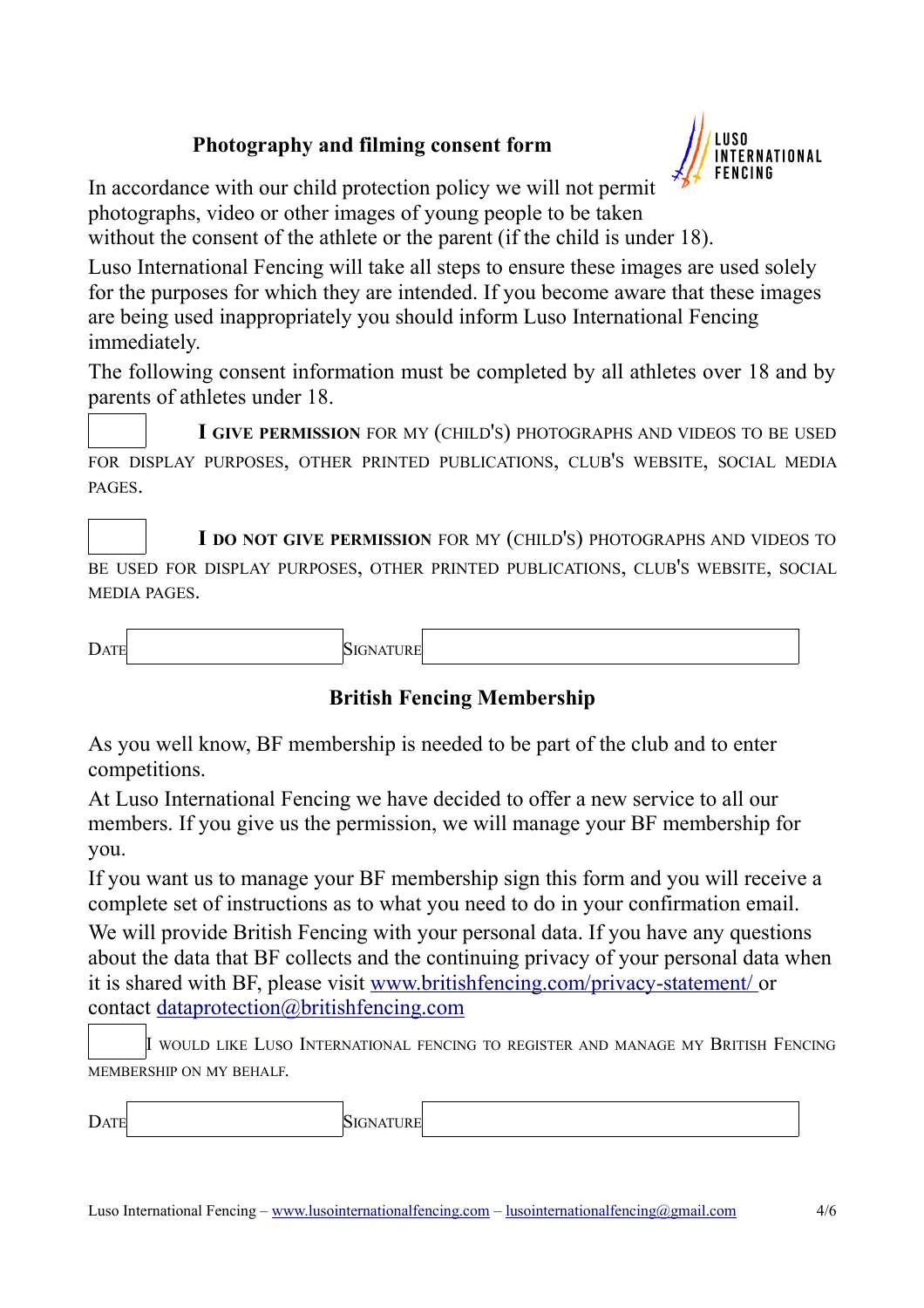# **Terms and Conditions**



# **Registration Form and Price Plans**

The registration form is the first required step to join Luso International Fencing. Any relevant medical condition must be clearly and fully written on the form.

After receiving the form, the club will send a confirmation email with a unique code. This code must be used when purchasing the price plan on the club's official website.

Once purchased, the price plan gives you access to various benefits, clearly stated on the plan's website page.The plan is valid from September to June.

#### **Payments**

Social (own and shared), Legacy (own and shared), Beginner Kids, Competitive priced plans require a monthly membership payment. The cost of the plan will be automatically deducted from the credit or debit card registered at the time of purchase. The first payment must be made before joining the first session.

Starter Kid and Beginner Adult priced plans require a unique payment. This must be made before joining the first session.

Luso International Fencing can not accept cash or check payments.

In case of late or refused payment(s) access to the sessions will not be granted until the late or refused payment(s) has been received by the club.

# **Cancellations**

A written notice of one (1) month is required to cancel a purchased plan or to change the current one.

In case the notice is not received more than a month in advance, the next due payment will be charged.

# **Refunds**

No refunds will be issued for monthly fees already paid unless a serious medical condition prevents the fencer from attending the session. In this case a declaration from their GP is required.

# **Pandemics / National Emergencies**

If sessions need to be cancelled because of National laws or British Fencing decisions due to the spread of a pandemic or other emergency, the purchased plan will be put on hold until sessions can be resumed. Sessions Already paid for will be discounted from the next due payment.

# **Personal Property**

Luso International Fencing can not be held responsible for any loss or damage to any personal belongings whilst attending a scheduled activity. Please ensure that no valuables are taken to any venue.

# **Health and Safety**